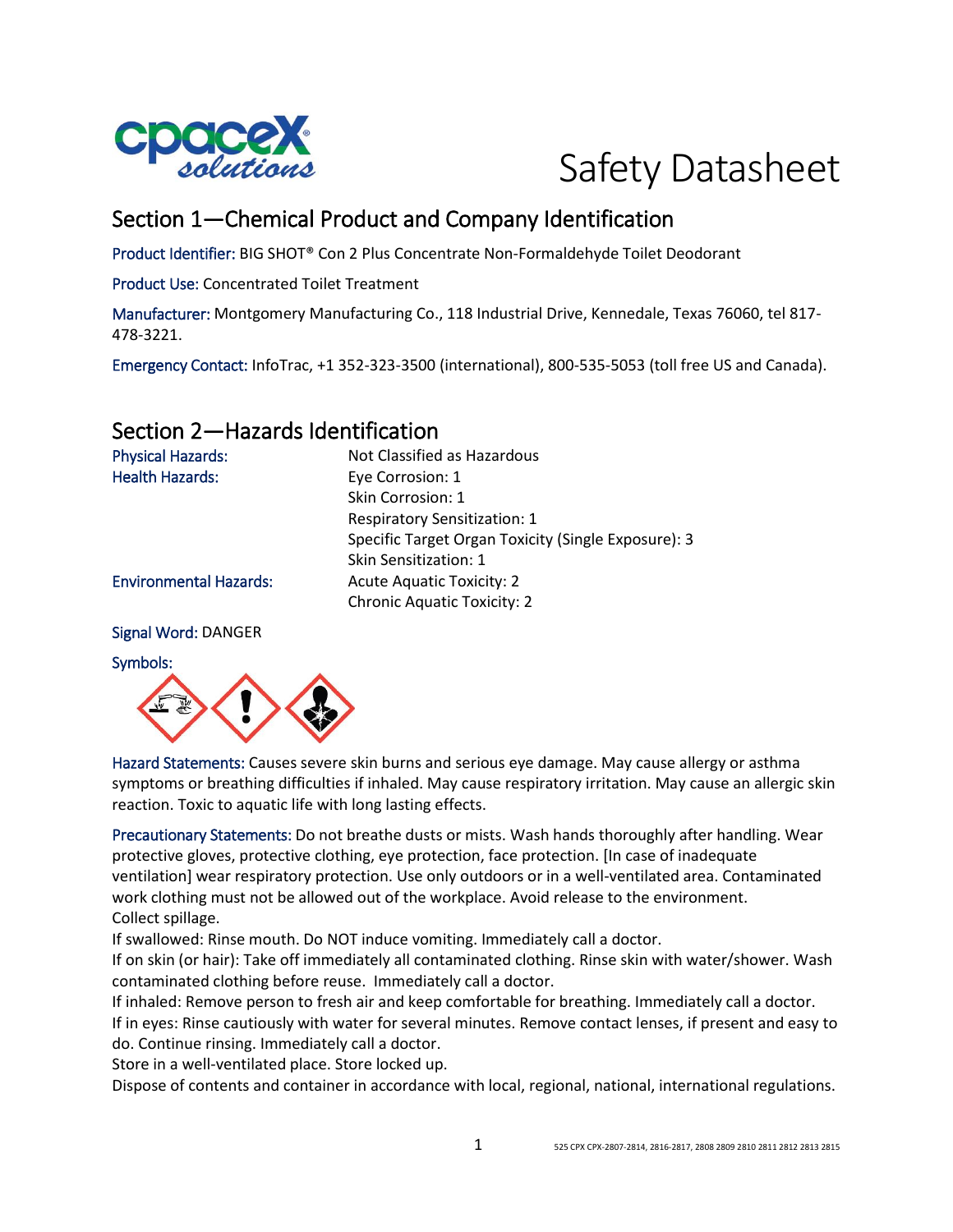#### Other Hazards: None found.

Unknown Ingredients: N/D

### Section 3—Information on Ingredients

| <b>Ingredient Name</b>                                                                                | Ingredient<br>Percentage | Ingredient CAS<br>No |
|-------------------------------------------------------------------------------------------------------|--------------------------|----------------------|
| The exact chemical identities and percentages of composition<br>have been withheld as a trade secret. |                          |                      |

### Section 4—First Aid Measures

Skin contact: If on skin or hair: Take off immediately all contaminated clothing. Rinse skin with water or shower. Wash contaminated clothing before reuse.

Eye contact: If in eyes: Rinse cautiously with water for several minutes. Remove contact lenses, if present and easy to do. Continue rinsing. Immediately call a doctor.

Ingestion: If swallowed: Rinse mouth. Do not induce vomiting. Call a doctor if you feel unwell.

Inhalation: If inhaled: Remove person to fresh air and keep comfortable for breathing. Immediately call a doctor.

Most important symptoms/effects, acute and delayed: N/D

Indication of immediate medical attention/special treatment: N/D

### Section 5—Fire-Fighting Measures

Suitable extinguishing media: Foam, carbon dioxide, dry chemical or water fog.

Specific hazard arising from chemicals: None known

Special equipment and precautions: Self-contained or air supplied breathing apparatus and protective gear. Cool nearby drums with water to prevent pressure build-up.

## Section 6—Accidental Release Measures

Personal precaution, protective equipment, emergency procedures: Avoid contact with skin and eyes. Do not ingest. Do not inhale. Wear Personal Protective Equipment (refer to section 8).

Methods and material for containment and clean up: Avoid release to environment. Collect spillage. Review Fire and Explosion Hazards and Safety Precautions before proceeding with clean-up. Use appropriate personal protective equipment during clean up. Wear self-contained breathing apparatus and chemical-proof suit. Soak up small spills with earth, sand, or other noncombustible absorbent material and remove in covered containers. Dike large spills and neutralize with dilute solutions of ammonia, sodium sulfite, or sodium bisulfite and remove. Flush area with plenty of water. Comply with Federal, State, and local regulations on reporting releases.

## Section 7—Handling and Storage

Precautions for safe handling: Wash thoroughly after handling, especially before eating, drinking, smoking or using restroom facilities. Wash goggles and gloves. Launder contaminated clothing. Do not swallow. Do not get in eyes. Do not inhale mists or vapors.

Cautions for safe storage: Store locked up. Store in a well-ventilated place. Keep container tightly closed.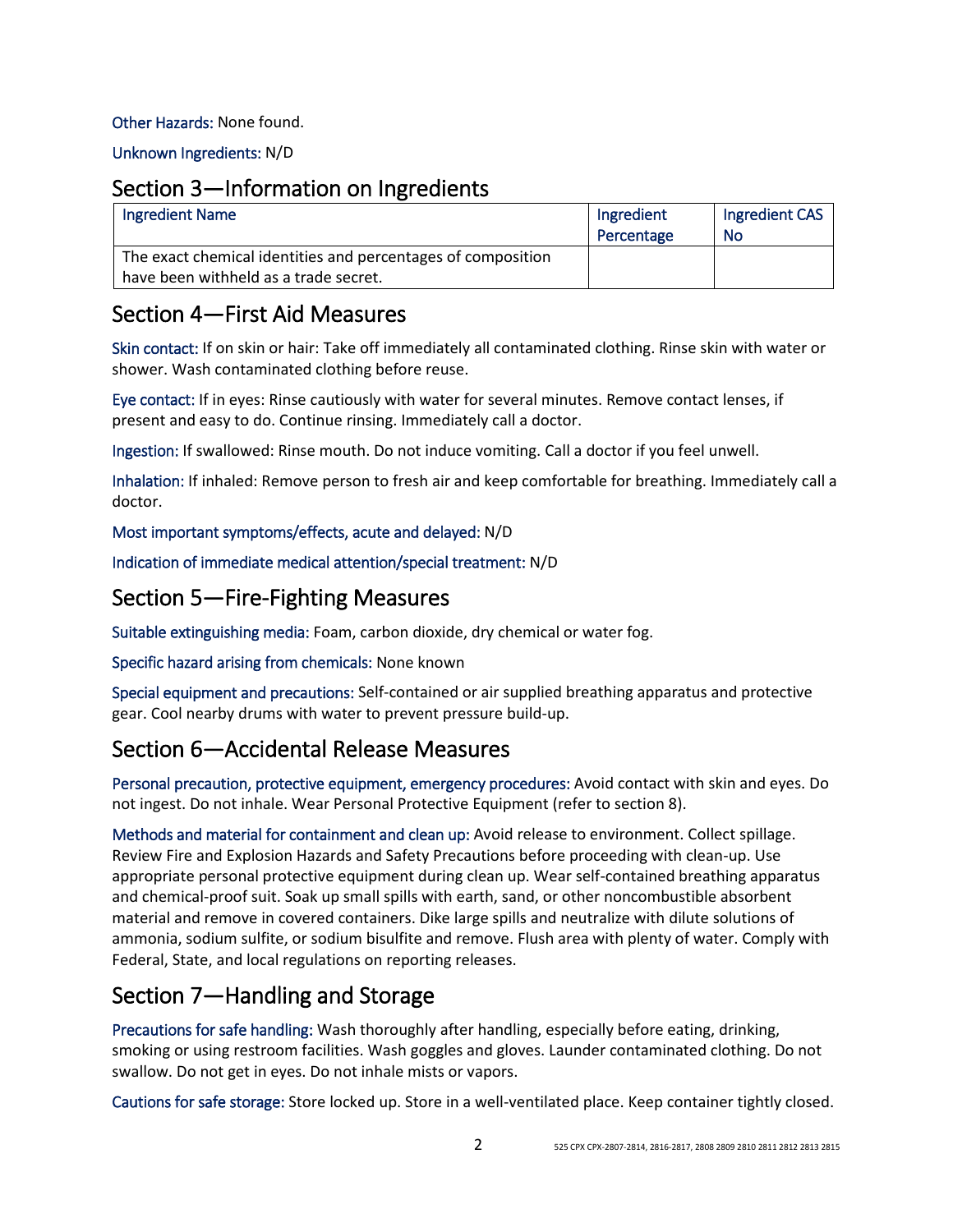Incompatibilities: Strong oxidizing and reducing agents

# Section 8—Exposure controls/personal protection

#### Exposure Limits:

Ingredient 2: OSHA PEL 0.75 ppm, 0.92 mg/m<sup>3</sup>, 8 Hr. (TWA). ACHIH TLV: Ceiling: 0.3 ppm, 0.37 mg/m3, A2.

Ingredient 3: OSHA PEL 200 ppm, 260 mg/m3- 8 Hr. (TWA-Skin). ACHIH TLV: 200 ppm, 262 mg/m3 Hr (TWA)

Specific Engineering: Not established.

Individual protective equipment and measures: Eye Protection: Prevent eye contact. Wear chemical splash goggles or similar eye protection if the potential exists for eye contact. Skin Protection: Avoid skin contact. Wear rubber or impervious plastic gloves to prevent contact. Launder contaminated clothing before re-use. Respiratory Protection: Full face respirator with formaldehyde cartridges when vapor concentration is 1-10. Self-contained breathing apparatus when concentration is 10-100. General Hygiene: Wash hands after handling. Other Protective Clothing or Equipment: Eye wash fountain and safety shower in area.

### Section 9—Physical and Chemical Properties

| <b>Physical State: Liquid</b>                     | Flammability (solid, gas): Not Flammable |
|---------------------------------------------------|------------------------------------------|
| Color: Blue                                       | Vapor Pressure (mmHg): N/D               |
| <b>Odor: Characteristic Fragrance</b>             | Vapor Density (air= 1): N/D              |
| Odor Threshold: N/D                               | <b>Relative Density: 1.04</b>            |
| pH: N/D                                           | Solubilities: In water: complete         |
| Melting point/freezing Point: N/D                 | <b>Partition Coefficient: N/D</b>        |
| Initial Boiling Point and Boiling Range: 205 °F   | Auto-Ignition Temperature: N/D           |
| Flash Point: 204 °F                               | Decomposition Temperature: N/D           |
| <b>Evaporation Rate: N/D</b>                      | Viscosity: N/D                           |
| Upper/Lower Flammability or Explosive limits: N/D |                                          |

## Section 10—Stability and Reactivity:

| <b>Chemical Stability: Stable</b>            | Condition to Avoid: High heat, flames and sparks. |
|----------------------------------------------|---------------------------------------------------|
| Reactivity: No specific reactivity test data | Possibility of Hazardous Reaction: Hazardous      |
| available for this mixture.                  | Polymerization: will not occur.                   |
| Incompatible Materials: Strong oxidizing and | <b>Hazardous Decomposition Products:</b>          |
| reducing agents                              | Carbon monoxide, carbon dioxide, and possibly     |
|                                              | other combustion product.                         |

## Section 11—Toxicological information:

Information on the likely routes of exposure: Skin contact, eye contact, inhalation, ingestion.

| <b>Chemical Name</b>                          | Oral LD50              | <b>Dermal LD50</b> | <b>Inhalation LD50</b> |
|-----------------------------------------------|------------------------|--------------------|------------------------|
| Ingredient 1                                  | $>900$ mg/kg           | N/D                | N/D                    |
| Ingredient 2                                  | $600 \,\mathrm{mg/kg}$ | N/D                | N/D                    |
| Ingredient 3                                  | 1,300 mg/kg            | N/D                | N/D                    |
| Product as a Whole                            | 2,240 mg/kg            | N/D                | N/D                    |
| The exact chemical identities and percentages |                        |                    |                        |
| of composition have been withheld as a trade  |                        |                    |                        |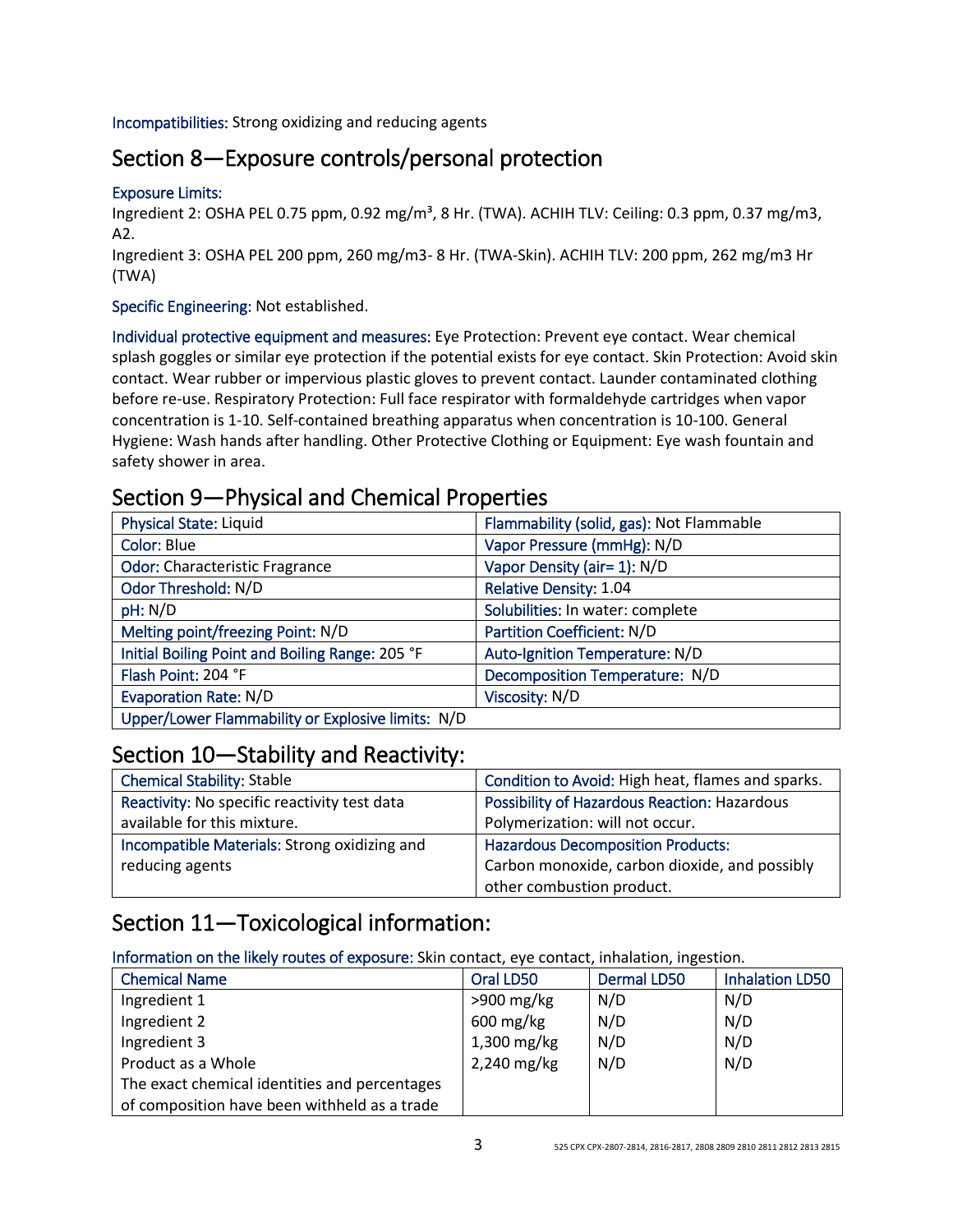| secret. |  |  |
|---------|--|--|
|         |  |  |

Important symptoms: Refer to Section 4—First Aid Measures.

Effects of Acute Exposure: Eyes: May cause severe eye irritation. Skin: May cause irritation with prolonged or repeated contact. Inhalation: May irritate or damage mucous membranes of respiratory or digestive tract.

#### Effects of Chronic Exposure: N/D

Carcinogenicity: IARC, ACGIH, NTP, OSHA: No component of this product present at levels greater than or equal to 0.1% is identified as probable, possible or confirmed human carcinogen by IARC, ACGIH, NTP, OSHA respectively.

Other Data: N/D

### Section 12—Ecological Information:

Ecotoxicity: Toxic to aquatic life with long lasting effects.

Ingredient 1: Toxicity to fish LC50 - Pimephales promelas (fathead minnow) - 3.8 - 6.2 mg/l - 96 h, Toxicity to daphnia and other aquatic invertebrates LC50 - Daphnia magna (Water flea) - 9.3 - 21.4 mg/l - 48 h, Toxicity to bacteria IC50 - Bacteria - > 1,000 mg/l - 16 h.

Ingredient 2: Toxicity to fish LC50 - Lepomis macrochirus - 1.07 mg/l - 96 h. Mortality LOEC - Pimephales promelas (fathead minnow) - 0.45 mg/l - 7 d. Mortality NOEC - Pimephales promelas (fathead minnow) - 0.22 mg/l - 7 d. LC50 - Leuciscus idus (Golden orfe) - 62 mg/l - 48 h.

Toxicity to daphnia and other aquatic invertebrates: EC50 - Daphnia magna (Water flea) - 50 mg/l - 24 h

| Persistence and degradability: N/D | Bioaccumulative Potential: N/D |
|------------------------------------|--------------------------------|
| Mobility in Soil: N/D              | Other Adverse Effects: N/D     |

## Section 13—Disposal Considerations

Waste Treatment Method: Avoid release to the environment. Collect spillage. DO NOT DUMP INTO ANY SEWERS, ON THE GROUND, OR INTO ANY BODY OF WATER. All disposal practices must be in compliance with all Federal, State/Provincial and local laws and regulations. Regulations may vary in different locations. Waste characterizations and compliance with applicable laws are the responsibility solely of the waste generator. FOR UNUSED & UNCONTAMINATED PRODUCT, the preferred options include sending to a licensed, permitted: Incinerator or other thermal destruction device. Waste water treatment system.

## Section 14—Transport Information

| UN number:                                                                  | UN proper shipping name:     |  |
|-----------------------------------------------------------------------------|------------------------------|--|
| Transport hazard class(es):                                                 | Packing group if applicable: |  |
| <b>Environmental hazards:</b>                                               | <b>Special precautions:</b>  |  |
| Transport in bulk (according to Annex II of MARPOL 73/78 and the IBC Code): |                              |  |

# Section 15—Regulatory information

No information found.

## Section 16—Other Information

Key to Abbreviations: